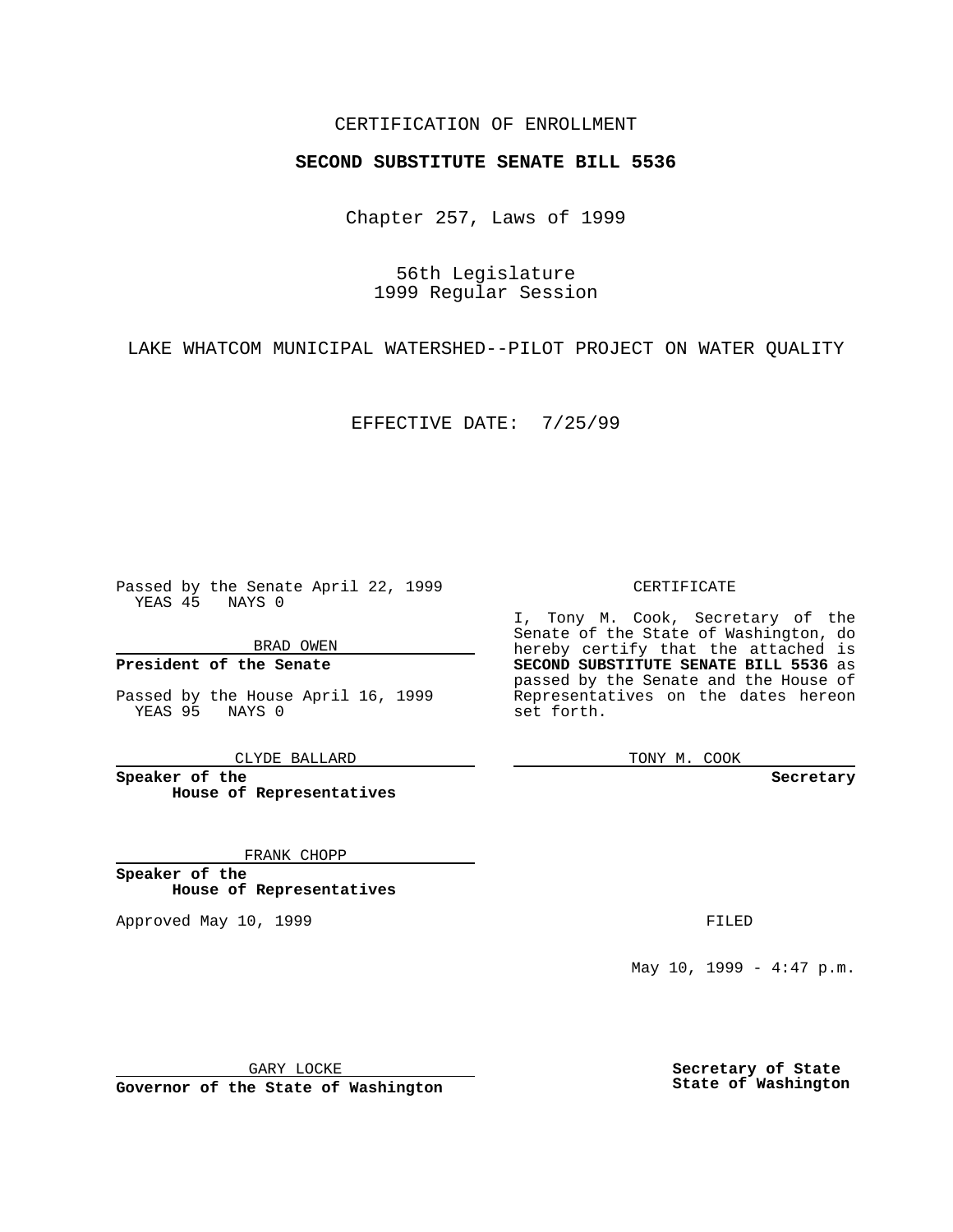## **SECOND SUBSTITUTE SENATE BILL 5536** \_\_\_\_\_\_\_\_\_\_\_\_\_\_\_\_\_\_\_\_\_\_\_\_\_\_\_\_\_\_\_\_\_\_\_\_\_\_\_\_\_\_\_\_\_\_\_

\_\_\_\_\_\_\_\_\_\_\_\_\_\_\_\_\_\_\_\_\_\_\_\_\_\_\_\_\_\_\_\_\_\_\_\_\_\_\_\_\_\_\_\_\_\_\_

AS AMENDED BY THE HOUSE

Passed Legislature - 1999 Regular Session

**State of Washington 56th Legislature 1999 Regular Session**

**By** Senate Committee on Ways & Means (originally sponsored by Senators Spanel and Gardner)

Read first time 03/08/1999.

1 AN ACT Relating to state forest lands and municipal drinking water 2 protection; and amending RCW 79.01.128.

3 BE IT ENACTED BY THE LEGISLATURE OF THE STATE OF WASHINGTON:

4 **Sec. 1.** RCW 79.01.128 and 1971 ex.s. c 234 s 11 are each amended 5 to read as follows:

 (1) In the management of public lands lying within the limits of any watershed over and through which is derived the water supply of any city or town, the department may alter its land management practices to provide water with qualities exceeding standards established for intrastate and interstate waters by the department of ecology: PROVIDED, That if such alterations of management by the department reduce revenues from, increase costs of management of, or reduce the market value of public lands the city or town requesting such alterations shall fully compensate the department.

15 (2) The department shall initiate a pilot project for the municipal 16 watershed delineated by the Lake Whatcom hydrographic boundaries to 17 determine what factors need to be considered to achieve water quality 18 standards beyond those required under chapter 90.48 RCW and what 19 additional management actions can be taken on state trust lands that